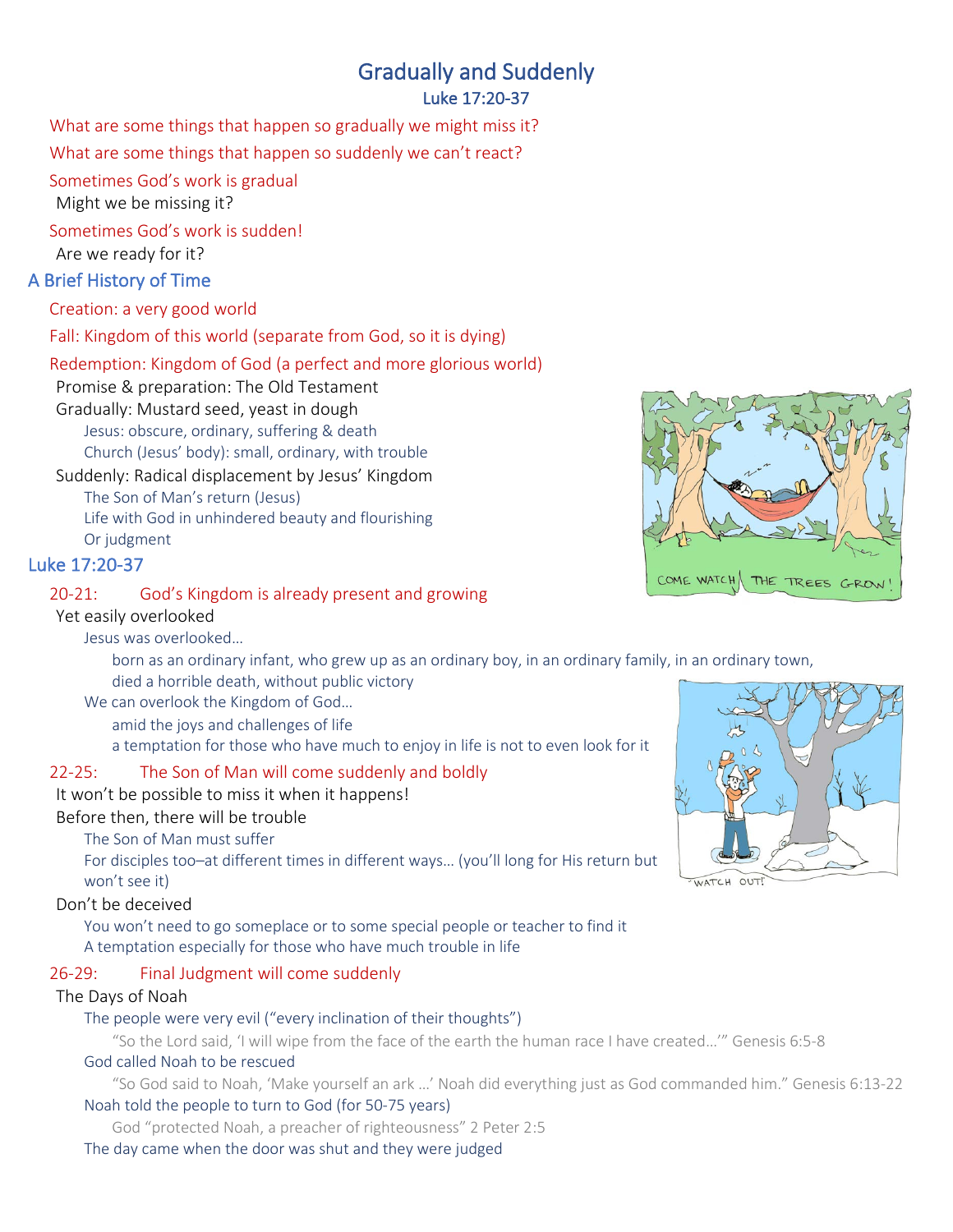"Then the Lord shut him in the ark…. Every living thing that moved on land perished—birds, livestock, wild animals, all the creatures that swarm over the earth, and all mankind." Genesis 7:13-21

#### The Days of Lot

#### The people were very evil

Then the Lord said, "The outcry against Sodom and Gomorrah is so great and their sin so grievous…" Genesis 18:20-21 God called Lot to be rescued

"Get them out of here…we are going to destroy this place" Genesis 19:12-13

#### Lot told the people to be rescued

"Lot said, 'Hurry and get out of this place, because the Lord is about to destroy the city!' But they thought he was joking." Genesis 19:14

Destruction came suddenly, including Lot's wife

"Then the Lord rained down burning sulfur on Sodom and Gomorrah…. But Lot's wife looked back, and she became a pillar of salt." Genesis 19:24-25

#### Jesus didn't talk (here) about people's evil

He warned about their focus on the normal and good things of life instead of hearing God's warning about the radical change that would come suddenly

# 30-37: The choice we all make: which kingdom is our focus?

Looking back (kingdom of this world) or looking forward (Kingdom of God)

We either have a life that is…

focused on the existing world or focused on the coming Kingdom of God

"If they had been thinking of the country they had left, they would have had opportunity to return." Hebrews 11:15

Only the Kingdom of God will continue and thrive

Because there will be no ruler except God

What we have chosen will be final in that day

# The Big Idea

**Christ's Kingdom is already here growing gradually hidden in ordinariness and trouble and will come suddenly, completely, and irresistibly with judgment or blessing forever**

## **Gradually**

When things grow gradually…we can easily stop paying attention

Especially when we have pleasure, peace, power, and other advantages, …

"The hour has already come for you to wake up from your slumber, because our salvation is nearer now than when we first believed." Romans 13:11

## Suddenly

When things happen suddenly…there is no time to react!

We are at risk of being caught unprepared

"But you, brothers and sisters, are not in darkness so that this day should surprise you like a thief."

1 Thessalonians 5:4

## Jesus warned:

We can so easily miss the gradual growthand we are at risk of missing His sudden arrival

# Application

#### Treasure the Kingdom of God every day even while we live well in the kingdom of the world

Don't "set your heart" on things in this world

Then Jesus said to his disciples: "Therefore I tell you, do not worry about your life, what you will eat; or about your body, what you will wear.... And do not set your heart on [them]; do not worry about it. For the pagan world runs after all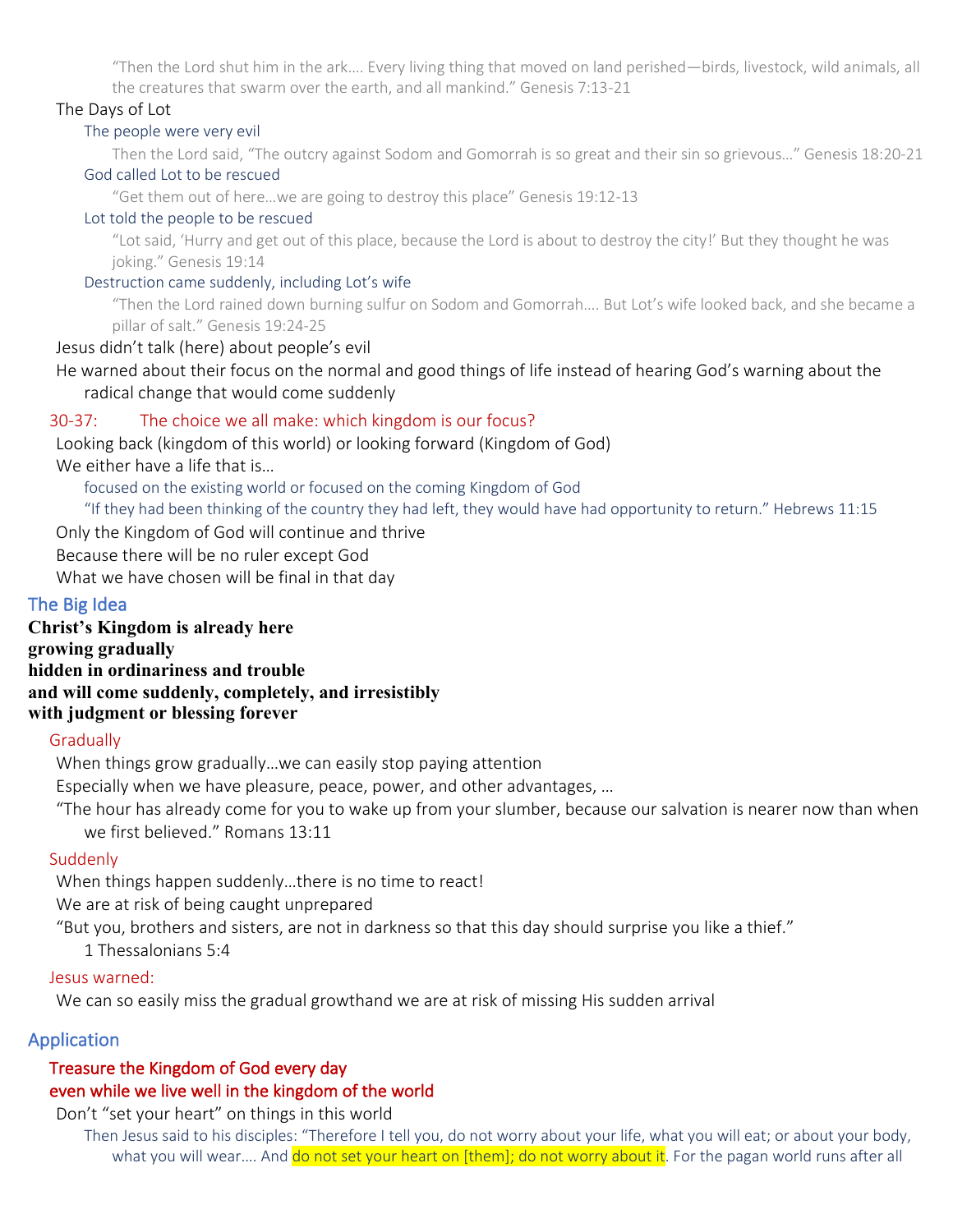such things, and your Father knows that you need them. But seek his kingdom, and these things will be given to you as well." Luke 12:22-31

It doesn't mean:

Live foolishly, don't plan, ignore the joys and concerns of this world, …

It does mean:

Don't let them be the focus of your life

Set your heart on the Kingdom of God

Then Jesus said to his disciples: "…But seek his kingdom, and these things will be given to you as well." Luke 12:31

#### It doesn't mean:

Ignore things in this world as you focus on heaven

It does mean:

Be most concerned about the things that concern God most

Jesus is a perfect model!

#### How do we know what our heart is set on?

#### What do you treasure?

What are our biggest worries and fears and cause for anger?

What do we put most of our 'disposable' time, money, and attention?

This is probably what our heart is set on

#### Jesus warned: good things in this life took people away from seeking His Kingdom

Life's necessities and pleasures: food and drink

Relationships: friendship, family, marriage

Career and possessions: buying, selling, farming

People's opinion of us

Visible success

Being treated well or justly or fairly

#### WHOM do you treasure? WHO is your King?

Whose opinion of you means most?

To whom do you turn in trouble or pain or grief or loss?

To whom do you turn in joy?

Whose guidance and teaching means most to you?

Other answers we often give…

Ourselves: find strength, guidance, comfort, hope within Someone else: parent, spouse, mentor, …

Something else: success, money, philosophy, politics, science, pleasure, work, substance, bitterness, grief, …

#### Treasure our new King: God the Father, Son, and Holy Spirit

Daily follow Him

While the Kingdom is growing gradually

So we will be fully prepared when the Kingdom appears suddenly

#### Jesus warns us…

we can so easily have our hearts focused on the things of this life that we will miss both the gradual growing and the sudden arrival of the Kingdom of God to our great loss

#### Jesus invites everyone to enter His Kingdom today through Him

#### And this is the King we worship…

For *God the Father* has rescued us from the dominion of darkness and brought us into the kingdom of the Son he loves, in whom we have redemption, the forgiveness of sins. *Colossians 1:13-14*

Let us worship and love and follow our King

while His Kingdom is growing gradually

until the day it appears suddenly and with great joy!